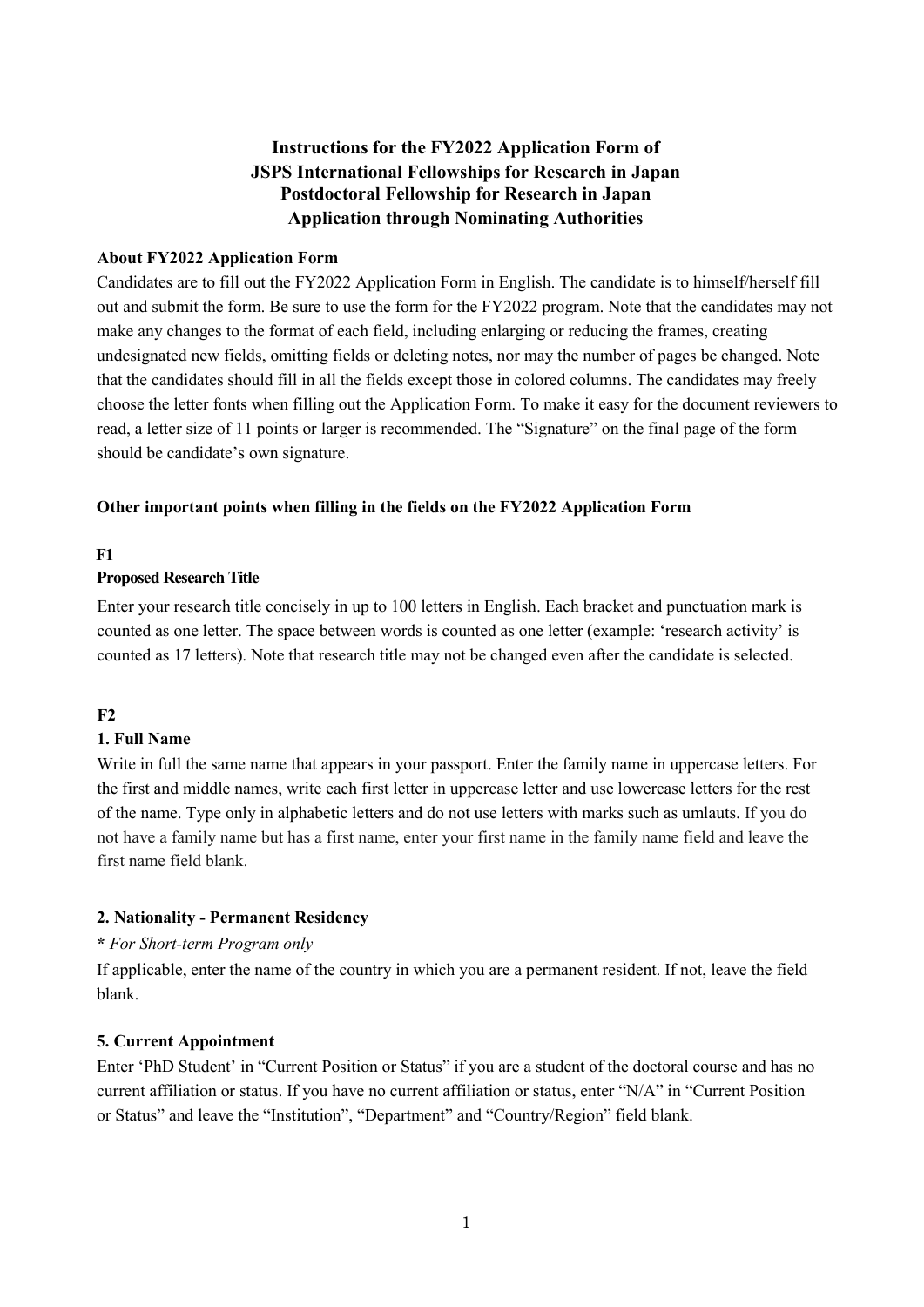### **6. Academic Degree**

Select either "Obtained" or "Expected". Enter the anticipated award date (year, month, day,) as close as possible if you have not obtained a degree yet. If the date is unknown, enter the first day of the anticipated award month. Note that a person who holds a professional degree, such as a Japanese professional degree or JD/MD issued in the United States, is not eligible to apply for this fellowship. (If you also hold a PhD degree, you are eligible to apply.) Select "PhD" or "Other". If you select "Other", enter the degree that is equivalent to a PhD in the adjacent space. The candidate may not start the fellowship if s/he fails to submit either the photocopy of PhD diploma or degree certificate by the starting date. Note that if the candidate does not start the fellowship by the deadline specified by JSPS, his/her fellowship will be cancelled. Please refer to the "Postdoctoral fellowships for Research in Japan Program guidelines" for details on degree certificate requirements.

https://www.jsps.go.jp/english/e-fellow/guideline\_03.html

### **9. Candidate Contact Information**

Select either '1.Office' or '2.Home' to receive your award letter. The contact address is for receiving the award letter and other related documents mailed by international mail service. Write the address where you can receive documents sent from JSPS. Do not use a P.O. Box, otherwise the package will not be delivered to you. Enter all of your contact information in alphabetic letters. (Do not use umlauts or other marks.) Make sure to provide your phone number and e-mail address. If you choose "Office" for your mailing address, enter the name of your department and institution in the "Mailing Address" field.

### **E-mail Address**

Enter the E-mail address that you can receive messages after you are awarded the fellowship.

### **F3**

### **11. Higher Education**

A candidate who is currently enrolled in a higher education institution should also fill in this field giving information about the institution.

### **12. Previous Appointments**

A candidate who is currently appointed should also fill in the field giving information about his/her current appointment.

### **14. Language Ability**

Evaluate yourself on each item with a number from 5 to 1 concerning your language skills in Japanese and English. The larger the number, the higher the evaluation. If you use languages that are necessary for research other than Japanese and English, you can name up to three of them as well.

### **F5**

### **17. List of Major Publications**

Papers that are currently peer reviewed or that have not yet been accepted for publication, list only those papers that have been printed or accepted for publication.